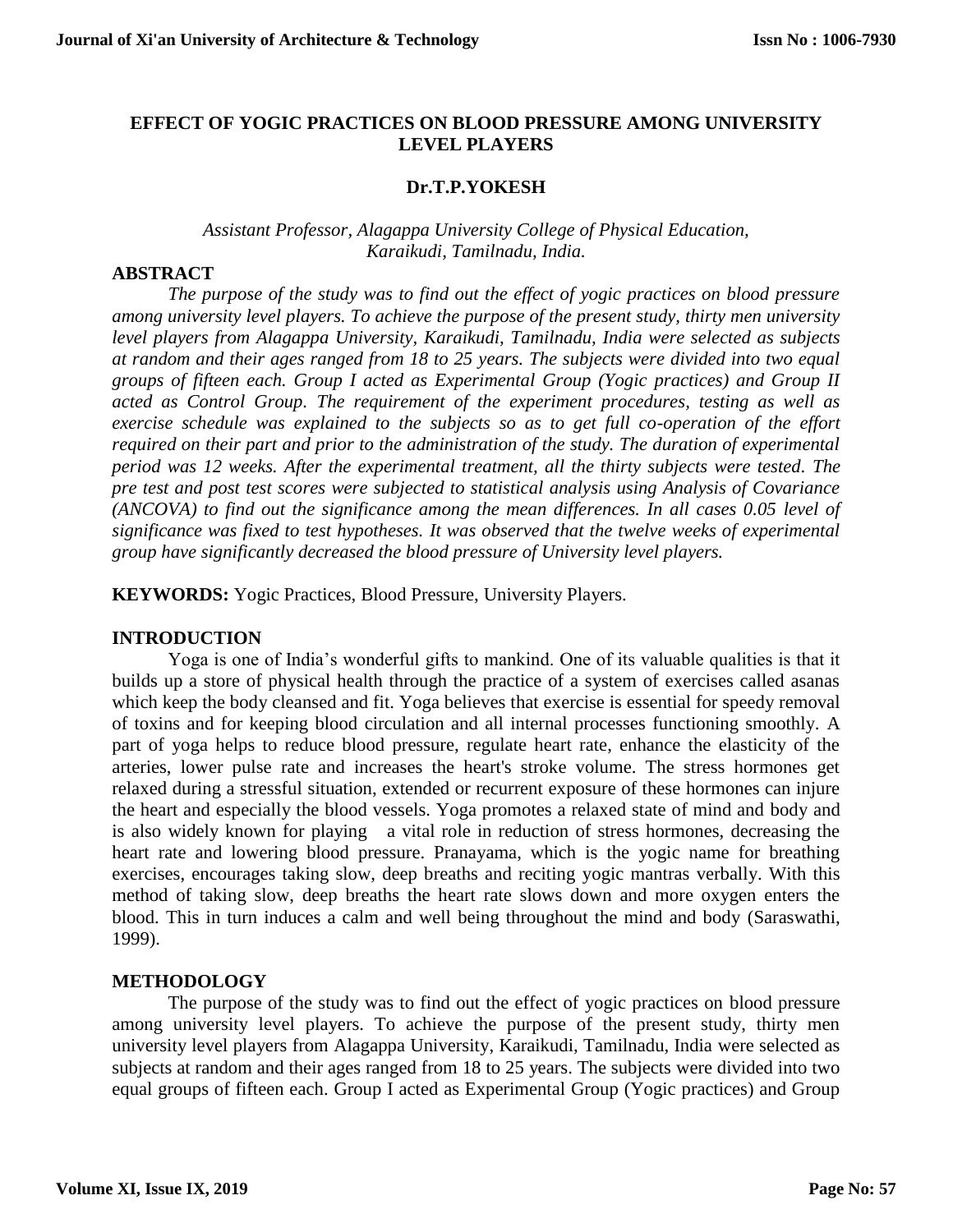II acted as Control Group. The requirement of the experiment procedures, testing as well as exercise schedule was explained to the subjects so as to get full co-operation of the effort required on their part and prior to the administration of the study. The duration of experimental period was 12 weeks. After the experimental treatment, all the thirty subjects were tested. The pre test and post test scores were subjected to statistical analysis using Analysis of Covariance (ANCOVA) to find out the significance among the mean differences. In all cases 0.05 level of significance was fixed to test hypotheses.

## **RESULTS**

# **TABLE – I COMPUTATION OF MEAN AND ANALYSIS OF COVARIANCE OF SYSTOLIC BLOOD PRESURE OF EXPERIMENTAL AND CONTROL GROUPS**

|                       | <b>Experimental</b><br>Group | <b>Control</b><br>Group | Source of<br><b>Variance</b> | Sum of<br><b>Squares</b> | df | <b>Mean</b><br><b>Square</b> | F    |
|-----------------------|------------------------------|-------------------------|------------------------------|--------------------------|----|------------------------------|------|
| Pre Test<br>Mean      | 119.86                       | 119.33                  | <b>BG</b>                    | 2.13                     | 1  | 2.13                         | 0.08 |
|                       |                              |                         | <b>WG</b>                    | 703.06                   | 28 | 25.11                        |      |
| Post Test<br>Mean     | 119.73                       | 119.13                  | <b>BG</b>                    | 2.70                     |    | 2.70                         | 0.75 |
|                       |                              |                         | <b>WG</b>                    | 100.66                   | 28 | 3.59                         |      |
| Adjusted<br>Post Mean | 119.68                       | 119.18                  | <b>BG</b>                    | 1.90                     | 1  | 1.90                         | 0.42 |
|                       |                              |                         | <b>WG</b>                    | 78.15                    | 27 | 2.89                         |      |

\*Significant at 0.05 level

The above table indicates the adjusted mean value of systolic blood pressure of experimental and control groups were 119.68 and 119.18 respectively. The obtained F-ratio of 0.42 for adjusted mean was lesser than the table value 4.21 for the degrees of freedom 1 and 27 required for significance at 0.05 level of confidence. The result of the study indicates that there was a in significant difference among experimental and control groups on systolic blood pressure. The pre, post and adjusted mean values of systolic blood pressure of both control and experimental groups are graphically represented in the figure-I.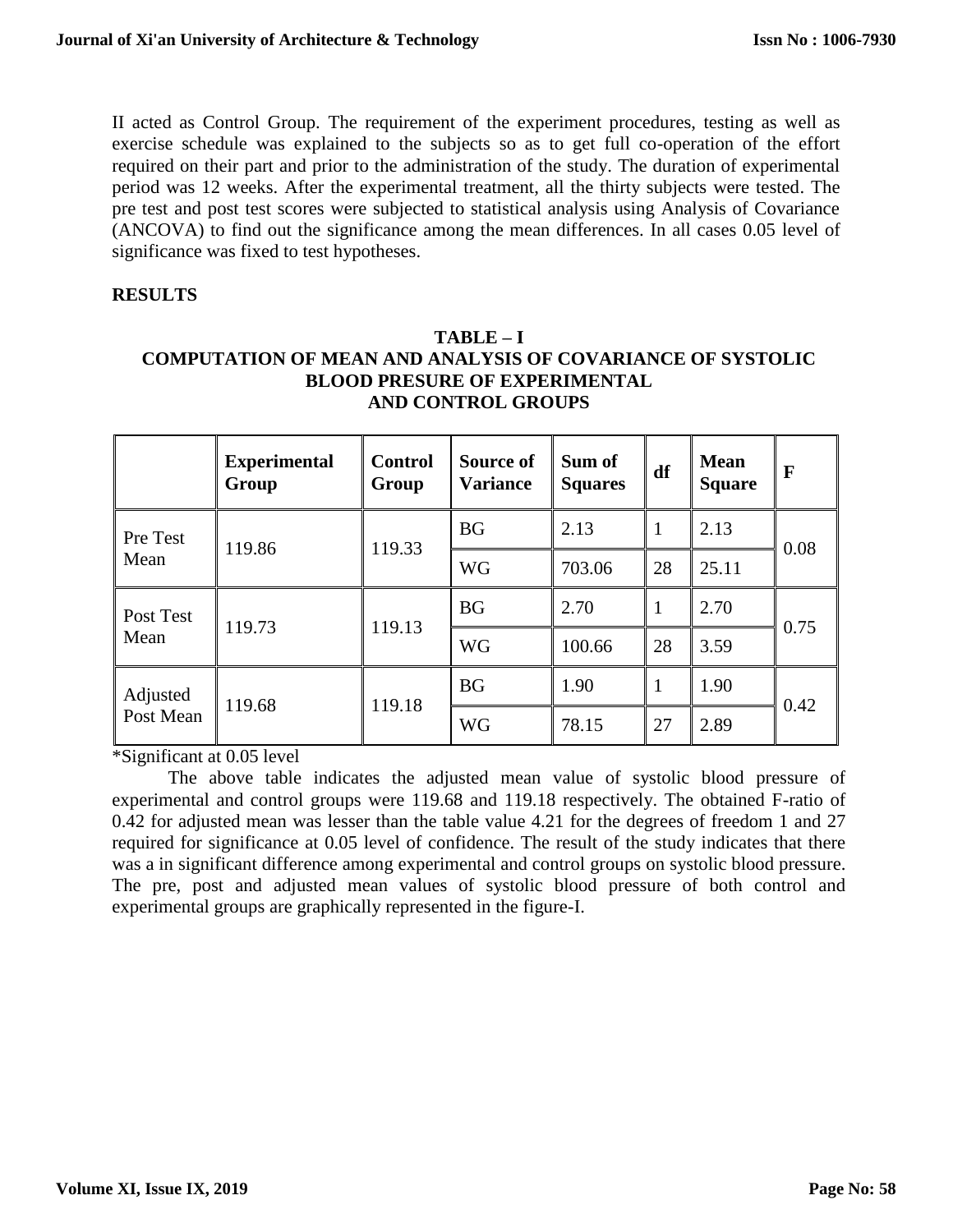



## **TABLE – II COMPUTATION OF MEAN AND ANALYSIS OF COVARIANCE OF DIASTOLIC BLOOD PRESSURE OF EXPERIMENTAL AND CONTROL GROUPS**

|                       | <b>Experimental</b><br>Group | <b>Control</b><br>Group | Source of<br><b>Variance</b> | Sum of<br><b>Squares</b> | df           | <b>Mean</b><br><b>Square</b> | F    |
|-----------------------|------------------------------|-------------------------|------------------------------|--------------------------|--------------|------------------------------|------|
| Pre Test<br>Mean      | 80.33                        | 78.13                   | <b>BG</b>                    | 36.30                    | $\mathbf{1}$ | 36.30                        | 3.64 |
|                       |                              |                         | <b>WG</b>                    | 279.06                   | 28           | 9.96                         |      |
| Post Test<br>Mean     | 79.46                        | 78.66                   | <b>BG</b>                    | 4.80                     | $\mathbf{1}$ | 4.80                         | 0.31 |
|                       |                              |                         | <b>WG</b>                    | 427.06                   | 28           | 15.25                        |      |
| Adjusted<br>Post Mean | 78.44                        | 79.68                   | <b>BG</b>                    | 10.27                    | $\mathbf{1}$ | 10.27                        | 1.49 |
|                       |                              |                         | <b>WG</b>                    | 186.07                   | 27           | 6.89                         |      |

\* Significant at 0.05 level

The above table indicates the adjusted mean value of diastolic blood pressure of experimental and control groups were 78.44 and 79.68 respectively. The obtained F-ratio of 1.49 for adjusted mean was lesser than the table value 4.21 for the degrees of freedom 1 and 27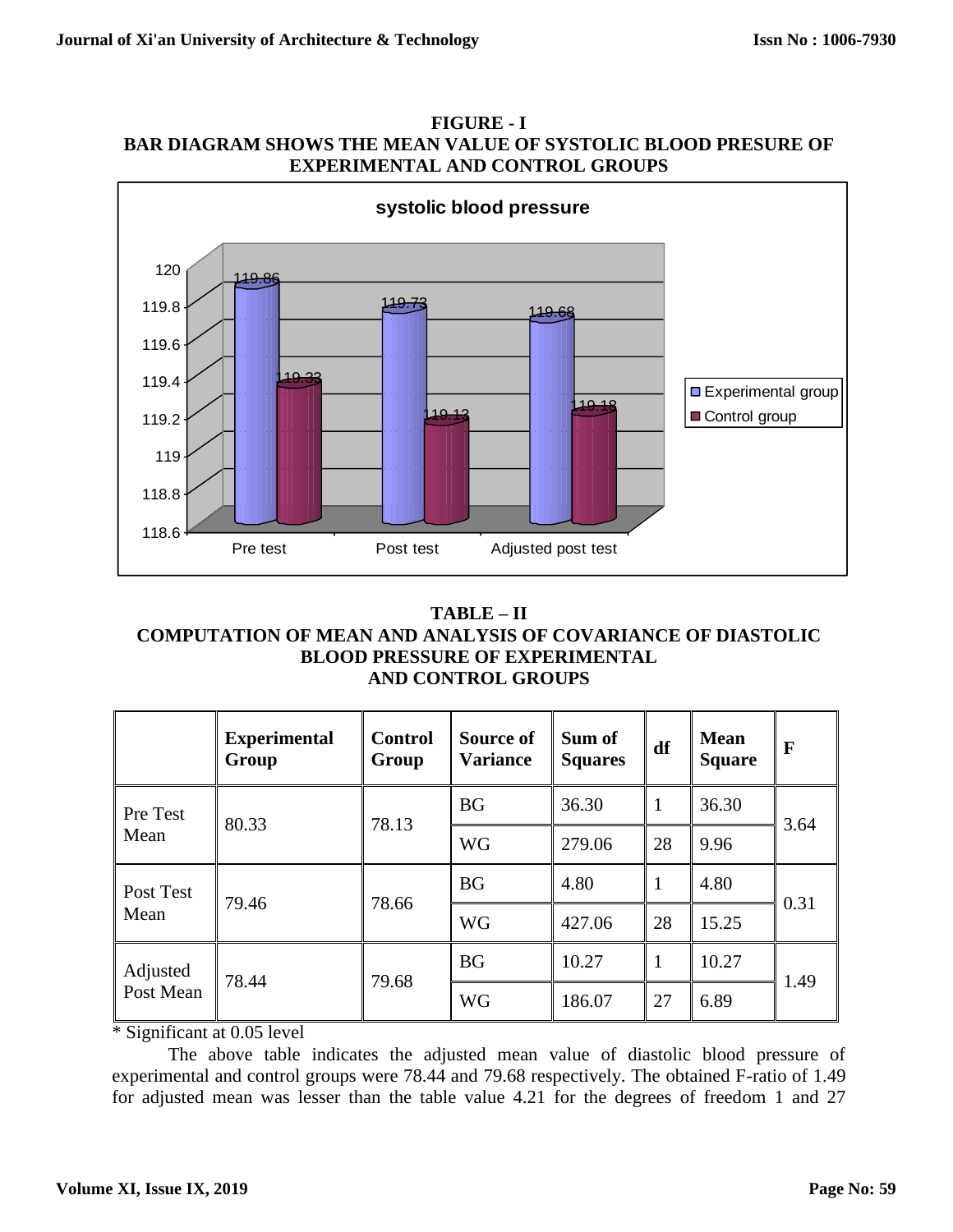required for significance at 0.05 level of confidence. The result of the study indicates that there was a in significant difference among experimental and control groups on diastolic blood pressure. The pre, post and adjusted mean values of diastolic blood pressure of both control and experimental groups are graphically represented in the figure-I.

## **FIGURE - II**

# **BAR DIAGRAM OF SHOWS THE MEAN VALUES OF DIASTOLIC BLOOD PRESURE OF EXPERIMENTAL AND CONTROL GROUPS**



# **CONCLUSION**

It was observed that the twelve weeks of experimental group have significantly decreased the blood pressure of University level players.

# **REFERENCES**

- 1. Saraswathi, S, S. (1999). *Asanas Pranayama Mudra Bandha*. Bharagava Bushan Press: Varanasi. P.1.
- 2. Sharma, P, D. (1998). *Yogasana and pranayama for health* Navneet publications India limited:Gujarat.P.9.
- 3. Suman Kumar. A & Yokesh, T.P. (2019). [Effect On Combination Of Yoga With](javascript:void(0))  [Calisthenics Exercise And Their Impect On Selected Physical Variables Among School](javascript:void(0))  [Level Football Players.](javascript:void(0)) *Indian Journal of Applied Research,* 9 (10).
- 4. Suresh, Kumar M. (2017). Influence of Yoga Practices on Blood Pressure Among Rural College Girls. *Star International Research Journal, 5,1(3).*
- 5. Suresh, Kumar M. (2019). Effect of yogic practices on selected lung volumes among asthmatic men. The International journal of analytical and experimental modal analysis*, XI,VII, 1286-1290.*